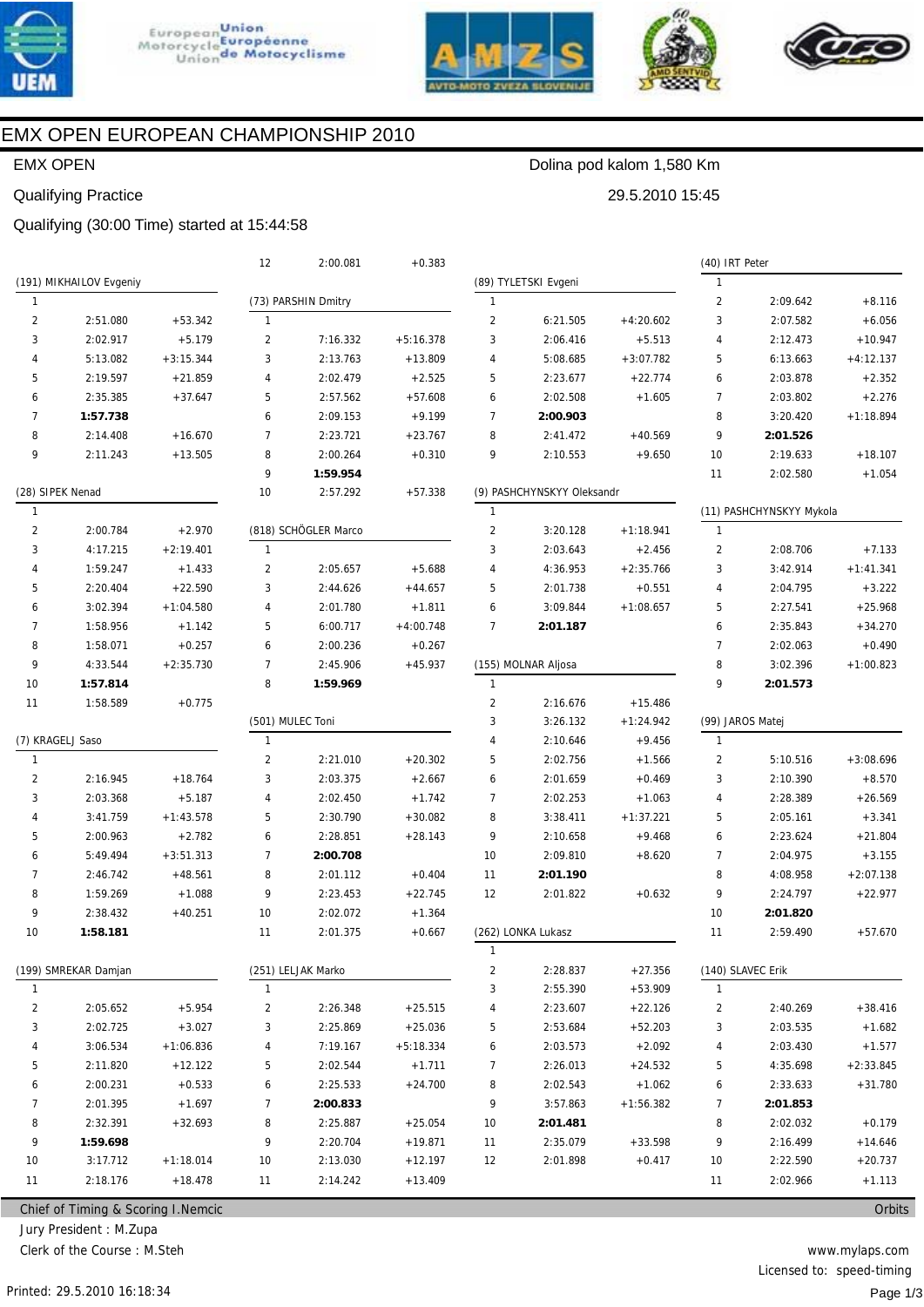





29.5.2010 15:45

Dolina pod kalom 1,580 Km



# EMX OPEN EUROPEAN CHAMPIONSHIP 2010

## **EMX OPEN**

## **Qualifying Practice**

Qualifying (30:00 Time) started at 15:44:58

|                |                                     |             | 9              | 2:58.791             | $+56.468$   | 7              | 2:04.841             | $+1.081$    | 6               | 2:32.706           | $+27.709$   |
|----------------|-------------------------------------|-------------|----------------|----------------------|-------------|----------------|----------------------|-------------|-----------------|--------------------|-------------|
|                | (224) URBAS Theo                    |             |                |                      |             | 8              | 2:26.096             | $+22.336$   | 7               | 2:07.729           | $+2.732$    |
| $\mathbf{1}$   |                                     |             |                | (500) ROZEC Miloslav |             | 9              | 2:05.684             | $+1.924$    | 8               | 2:07.960           | $+2.963$    |
| $\overline{2}$ | 8:18.115                            | $+6:16.010$ | $\mathbf{1}$   |                      |             | 10             | 2:03.760             |             | 9               | 4:17.560           | $+2:12.563$ |
| 3              | 2:05.939                            | $+3.834$    | $\overline{2}$ | 2:42.257             | $+39.355$   | 11             | 2:34.134             | $+30.374$   | 10              | 2:22.583           | $+17.586$   |
| 4              | 2:04.552                            | $+2.447$    | 3              | 3:47.438             | $+1:44.536$ | 12             | 2:05.741             | $+1.981$    | 11              | 2:04.997           |             |
| 5              | 2:16.239                            | $+14.134$   | 4              | 2:14.024             | $+11.122$   |                |                      |             |                 |                    |             |
| 6              | 2:17.624                            | $+15.519$   | 5              | 2:08.004             | $+5.102$    |                | (142) KOSCAK Borut   |             |                 | (75) TUMBRI Marko  |             |
| 7              | 2:02.658                            | $+0.553$    | 6              | 2:51.630             | $+48.728$   | $\mathbf{1}$   |                      |             | $\mathbf{1}$    |                    |             |
| 8              | 2:02.772                            | $+0.667$    | $\overline{7}$ | 2:06.297             | $+3.395$    | $\overline{2}$ | 2:18.358             | $+14.591$   | $\overline{2}$  | 2:13.389           | $+8.260$    |
| 9              | 2:23.708                            | $+21.603$   | 8              | 2:02.902             |             | 3              | 2:08.441             | $+4.674$    | 3               | 2:10.708           | $+5.579$    |
| 10             | 2:02.105                            |             | 9              | 2:31.181             | $+28.279$   | 4              | 3:18.093             | $+1:14.326$ | 4               | 4:18.110           | $+2:12.981$ |
| 11             | 2:57.866                            | $+55.761$   | 10             | 2:03.891             | $+0.989$    | 5              | 2:04.534             | $+0.767$    | 5               | 2:19.467           | $+14.338$   |
|                |                                     |             | 11             | 2:03.935             | $+1.033$    | 6              | 4:07.182             | $+2:03.415$ | 6               | 2:06.586           | $+1.457$    |
|                | (183) HÄNCHEN Christoph             |             | 12             | 3:18.384             | $+1:15.482$ | $\overline{7}$ | 2:05.365             | $+1.598$    | 7               | 4:39.429           | $+2:34.300$ |
| $\mathbf{1}$   |                                     |             |                |                      |             | 8              | 2:03.767             |             | 8               | 2:33.410           | $+28.281$   |
| 2              | 2:14.883                            | $+12.757$   |                | (352) ZVAN Matej     |             | 9              | 3:23.982             | $+1:20.215$ | 9               | 2:05.129           |             |
| 3              | 2:12.253                            | $+10.127$   | $\mathbf{1}$   |                      |             | 10             | 2:09.582             | $+5.815$    | 10              | 2:09.036           | $+3.907$    |
| 4              | 2:05.000                            | $+2.874$    | $\overline{2}$ | 5:38.734             | $+3:35.477$ | 11             | 2:05.339             | $+1.572$    | 11              | 2:05.199           | $+0.070$    |
| 5              | 2:29.232                            | $+27.106$   | 3              | 2:10.312             | $+7.055$    | 12             | 2:05.048             | $+1.281$    |                 |                    |             |
| 6              | 2:19.111                            | $+16.985$   | 4              | 2:24.988             | $+21.731$   |                |                      |             |                 | (253) URBAS Miha   |             |
| 7              | 3:04.038                            | $+1:01.912$ | 5              | 2:05.514             | $+2.257$    |                | (63) KAINZ Patrick   |             | $\mathbf{1}$    |                    |             |
| 8              | 2:03.018                            | $+0.892$    | 6              | 2:23.459             | $+20.202$   | $\mathbf{1}$   |                      |             | $\overline{2}$  | 8:14.348           | $+6:08.651$ |
| 9              | 2:02.862                            | $+0.736$    | 7              | 3:39.919             | $+1:36.662$ | 2              | 2:07.436             | $+3.522$    | 3               | 2:08.798           | $+3.101$    |
| 10             | 2:30.671                            | $+28.545$   | 8              | 2:04.637             | $+1.380$    | 3              | 5:55.470             | $+3:51.556$ | 4               | 2:07.028           | $+1.331$    |
| 11             | 2:02.126                            |             | 9              | 2:22.681             | $+19.424$   | 4              | 2:06.469             | $+2.555$    | 5               | 2:30.303           | $+24.606$   |
|                |                                     |             | 10             | 2:03.257             |             | 5              | 2:05.105             | $+1.191$    | 6               | 2:06.414           | $+0.717$    |
|                | (208) TADIC Kristijan               |             | 11             | 3:50.363             | $+1:47.106$ | 6              | 3:44.217             | $+1:40.303$ | 7               | 3:37.446           | $+1:31.749$ |
| $\mathbf{1}$   |                                     |             |                |                      |             | 7              | 2:15.983             | $+12.069$   | 8               | 2:05.697           |             |
| 2              | 2:07.437                            | $+5.143$    |                | (65) KARAS Hrvoje    |             | 8              | 2:03.914             |             | 9               | 2:06.628           | $+0.931$    |
| 3              | 2:30.458                            | $+28.164$   | $\mathbf{1}$   |                      |             |                |                      |             | 10              | 2:06.454           | $+0.757$    |
| 4              | 2:20.527                            | $+18.233$   | $\overline{2}$ | 2:28.336             | $+24.855$   |                | (757) MANK Arkadiusz |             |                 |                    |             |
| 5              | 2:05.303                            | $+3.009$    | 3              | 2:18.440             | $+14.959$   | $\mathbf{1}$   |                      |             |                 | (61) BOZIC Danijel |             |
| 6              | 2:29.641                            | $+27.347$   | 4              | 2:05.875             | $+2.394$    | $\overline{2}$ | 3:20.369             | $+1:15.707$ | $\mathbf{1}$    |                    |             |
| 7              | 2:03.036                            | $+0.742$    | 5              | 3:11.923             | $+1:08.442$ | 3              | 2:07.651             | $+2.989$    | $\overline{2}$  | 2:25.222           | $+18.923$   |
| 8              | 3:27.791                            | $+1:25.497$ | 6              | 2:05.290             | $+1.809$    | 4              | 3:20.302             | $+1:15.640$ | 3               | 2:14.962           | $+8.663$    |
|                | 2:26.305                            | $+24.011$   |                | 2:09.949             | $+6.468$    | 5              | 2:07.163             | $+2.501$    | 4               | 2:10.410           | $+4.111$    |
| 10             | 2:08.525                            | $+6.231$    | 8              | 2:03.481             |             | 6              | 2:06.342             | $+1.680$    | 5               | 3:05.647           | $+59.348$   |
| 11             | 2:02.294                            |             | 9              | 2:40.968             | $+37.487$   | 7              | 3:53.000             | $+1:48.338$ | 6               | 2:25.316           | $+19.017$   |
|                |                                     |             | $10$           | 2:04.183             | $+0.702$    | 8              | 2:05.428             | $+0.766$    | 7               | 2:34.731           | $+28.432$   |
|                | (5) HRABICA Jindrich                |             | 11             | 3:02.560             | $+59.079$   | 9              | 3:17.581             | $+1:12.919$ | 8               | 2:07.314           | $+1.015$    |
| $\mathbf{1}$   |                                     |             |                |                      |             | 10             | 2:04.662             |             | 9               | 2:53.854           | $+47.555$   |
|                |                                     |             |                |                      |             |                |                      |             |                 |                    | $+14.012$   |
| 2              | 2:11.521                            | $+9.198$    |                | (8) BRUCHART Ramon   |             |                |                      |             | 10              | 2:20.311           |             |
| 3              | 2:07.858                            | $+5.535$    | $\mathbf{1}$   |                      |             |                | (259) BUSO Mattia    |             | 11              | 2:06.299           |             |
| 4              | 5:50.119                            | $+3:47.796$ | 2              | 2:09.514             | $+5.754$    | 1              |                      |             | 12              | 2:06.377           | $+0.078$    |
| 5              | 2:04.623                            | $+2.300$    | 3              | 2:31.001             | $+27.241$   | 2              | 5:54.647             | $+3:49.650$ |                 |                    |             |
| 6              | 2:08.756                            | $+6.433$    | 4              | 2:06.963             | $+3.203$    | 3              | 2:28.469             | $+23.472$   | (18) ZVER Dejan |                    |             |
| 7              | 2:25.566                            | $+23.243$   | 5              | 2:06.427             | $+2.667$    | 4              | 2:07.141             | $+2.144$    | $\mathbf{1}$    |                    |             |
| 8              | 2:02.323                            |             | 6              | 2:41.033             | $+37.273$   | 5              | 2:07.033             | $+2.036$    | $\overline{2}$  | 2:53.314           | $+46.661$   |
|                | Chief of Timing & Scoring I. Nemcic |             |                |                      |             |                |                      |             |                 |                    | Orbits      |

Chief of Timing & Scoring I.Nemcic

Jury President : M.Zupa

Clerk of the Course: M.Steh

www.mylaps.com Licensed to: speed-timing Page 2/3